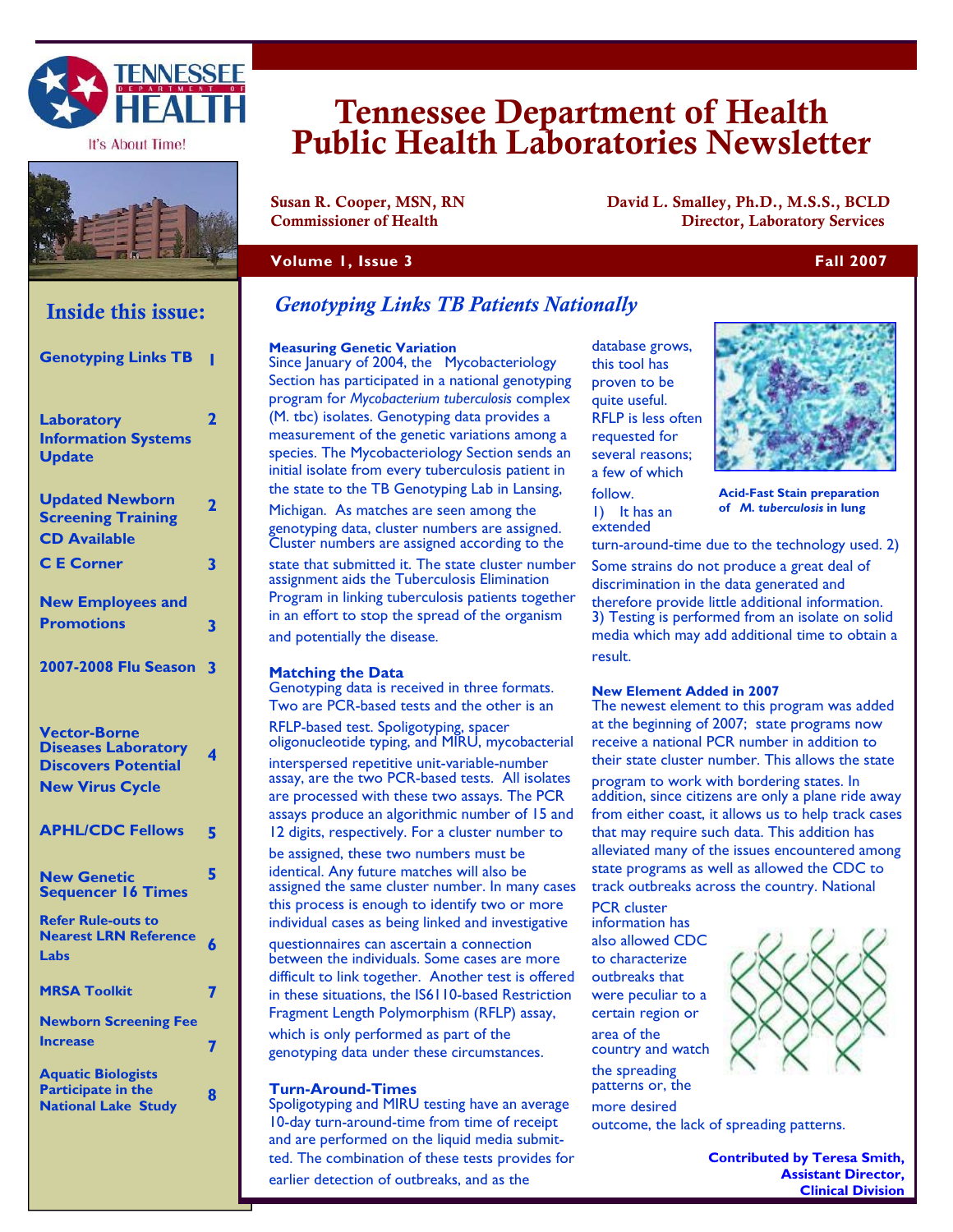l

# Laboratory Information Systems Update Laboratory Information Systems Update

has transferred 5 tests to our newest Labo-see's Public Health Laboratories. While not ratory Information System, StarLIMS. We all tests are performed at all three locations, are now reporting the following assays via the data that is accumulated from the this system:

- -*Bordetella*, both culture and PCR testing,
- -Heterotrophic Plate Count (HPC, a The centralization of water assay),
- - TPPA (Treponema pallidum Particle of outbreak investiga-Agglutination), and
- -Arbovirus IFA.

The *Bordetella* assays are currently only performed at the Nashville location. HPC serve. and TPPA are performed at Jackson, Nashville and Knoxville. Arbovirus IFA testing is performed at Nashville and Knoxville.

The assays listed joined the assay for Norovirus as the ground work for connecting and

During the past month, Laboratory Services standardizing all three locations of Tenneslocations will now be available in a central location.

> data will make any type tion or organism surveillance more timely and be of greater benefit to the citizens we



**Photomicrographs of**  *Treponema pallidum*  **(syphilis) left and**  *Bordetella pertussis* **(whooping cough).** 

**Teresa Smith, Assistant Director, Clinical Division** 

# Updated Newborn Screening Specimen Collection Training CD-ROM Available



**TDH and NLTN Produce CD-ROM**  The state of Tennessee requires new-

born screening of metabolic and genetic disorders such as Phenylketonuria (PKU) and other amino acid disorders, Hemoglobinopathies, and over 50 other serious genetic disorders. Each of these disorders requires early detection to insure the child will lead as healthy and normal a life as possible. Working under a grant from the Tennessee Department of Health, the National Laboratory

duced an educational CD-ROM, "Let's period. Do It Right the First Time," to train local healthcare providers in the fundamentals of collecting and submitting The program includes a post-test and blood specimens for newborn screening.

#### **Specimen Collection**

Prompt and correct specimen collection allows the laboratory to provide testing results quickly so that appropriate tion contact the NLTN Office at 615healthcare can commence for patients 262-6315 or seoffice@nltn.org. with abnormal results. The one-hour program consists of modules on genetic disorders, how to complete the Tennessee collection form, proper specimen collection technique, quality assurance, the follow-up process, and an introduction to the hearing testing program in Tennessee. The CD-ROM format provides convenient delivery of the educational material, as well as interactive exercises to increase confidence in the mastery of the material. Resource materials are included in a printable format so healthcare providers can access them

Training Network (NLTN) has pro-easily after the conclusion of the training

#### **Continuing Education Credits**

has been approved for continuing education credits by both the Tennessee Nurses Association and the American Society of Clinical Laboratory Science P.A.C.E.® program. For further informa-



The National Laboratory Training Network is a training system sponsored by the Association of Public Health Laboratories (APHL) and Centers for Disease Control and Prevention (CDC).

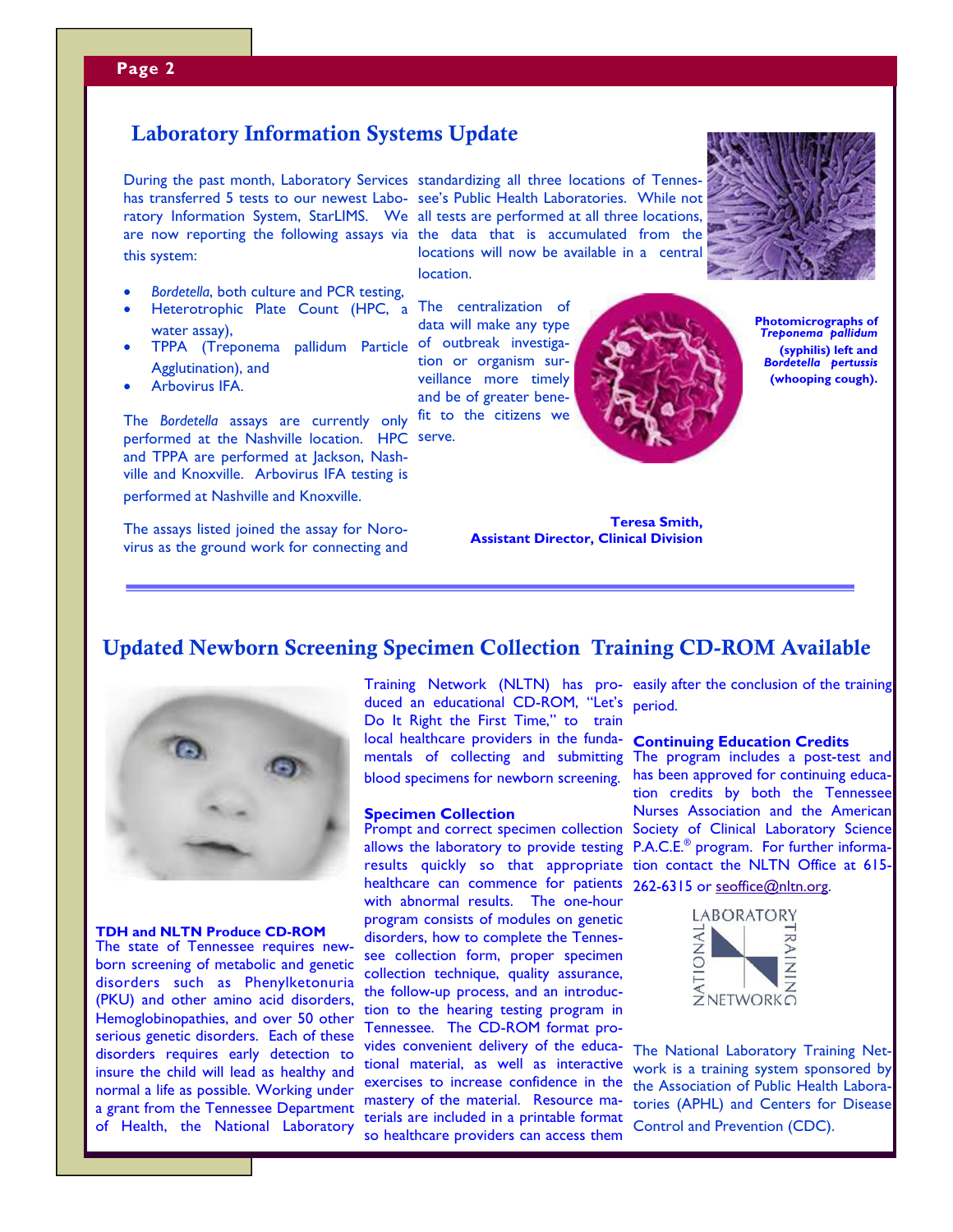#### **Volume 1, Issue 3 Page 3**



In January 2006, a new regulation went into effect concerning continuing education (CE) requirements for medical laboratory professionals in the state of Tennessee. To maintain a state license, a medical technologist or medical laboratory technician must earn at least 24 hours of Board approved continuing education in the two calendar years prior to the year of license renewal.

**Recent Revisions to the Regulations**  The entire regulation, which has been recently revised, may be found on pages

10-15 at the link at the end of this article. To date in 2007, Tennessee Department of Health Laboratory Services' Training Resources Section tions, such as CDC and ASCP, has coordinated over 30 contact hours respectively. Courses are available in of continuing education in the form of several formats, many at low or no cost teleconferences, live presentations, online courses, webcasts, and videos. In addition, workshops have been hosted locally and statewide on

pertinent topics such as pandemic influenza preparedness, packaging and shipping of biological substances, public health emergency preparedness, and

recognition of agents of bioterrorism.

Laboratorians seeking educational courses offering CE credit have many other options. Opportunities for CE are presented in professional journals and on the internet through government and professional organizato the participant.

Continuing Education Corner

 **Susan L. McCool,** 

**Training Coordinator, Training Resources Section** 

#### http://www.state.tn.us/sos/rules/1200/1200-06/1200-06-01.pdf

## New Employees and Promotions

**New Hires Section/Location Start Date in the Start Date of Start Date Start Date Start Date Start Date Start Date According Start Date in Start Date Start Date Start Date Start Date Start Date Start Date Start Date Start** Tracey Goman Micro 2 Certified, Bacteriology, Nashville 10-01-2007 Patrick Leathers Chemist1, Inorganics, Nashville 08-27-2007 Bill Moore Chemist 1, Radiochemistry, Nashville 09-04-2007 Debra Smith Micro 2 Certified, Bacteriology, Nashville 09-04-2007 Dennis Turner Chemist 1, Organics, Nashville 08-31-2007

Patricia Alicea Manager, Aquatic Biologist, Nashville 10-01-2007 Assistant Director, Clinical Division, Nashville 07-16-2007

2007-2008 Influenza Season is Upon Us

The most active time of the year for  $\overline{ADH}$  create a sentinel prov influenza activity in the United States is usually from the beginning of October

through mid-May with the highest number of cases reported December through February. Several health care providers have volunteered to help the Tennessee Department of Health



**Surveillance specimen collection kit.** 

(TDH) create a sentinel providers network (SPN) for surveillance of influenza. Each SPN participant has agreed to send at least one specimen per month from a patient presenting with an influenza-like illness (ILI) or with

respiratory symptoms strongly suggestive of influenza infection. This surveillance program is not designed to test all patients suspected of

having an influenza infection. The network is designed to test a representative sample of the state's population with an ILI.

**Collection and Shipping** Laboratory Services has already sent materials and instructions to the SPN participants for the collection and submission of specimens to culture and identify

influenza virus in the state. A letter was included with each shipment identifying the items and quantity of each item sent to the SPN participant. The shipment also contains an instruction sheet to be used as a guide for collection and shipment of the specimens to Laboratory Services in Nashville. **If any SPN participant has not received influenza surveillance materials or materials in correct quantities**, please call Jerry Hindman or Bill Reimels at 615-262-6374 or 615-262-6350, respectively. To use the supplies as efficiently and economically as possible, the plan is to replace materials as they are received from the

SPN participants. **Jerry Hindman, Manager Serology and Virology Units** 

| <b>Promotions</b>       | <b>Section/Location</b>                    | <b>Effective Date</b> |
|-------------------------|--------------------------------------------|-----------------------|
| <b>Dennis Turner</b>    | Chemist I, Organics, Nashville             | 08-31-2007            |
| <b>Meredith Todd</b>    | Chemist I, Organics, Nashville             | 09-17-2007            |
| Debra Smith             | Micro 2 Certified, Bacteriology, Nashville | 09-04-2007            |
| <b>Bill Moore</b>       | Chemist I, Radiochemistry, Nashville       | 09-04-2007            |
| <b>Patrick Leathers</b> | Chemist1, Inorganics, Nashville            | 08-27-2007            |
| <b>Tracey Goman</b>     | Micro 2 Certified, Bacteriology, Nashville | $10-01-2007$          |
| Kristina Arden          | Clerk 2, Reporting Office, Nashville       | $10-01-2007$          |
|                         |                                            |                       |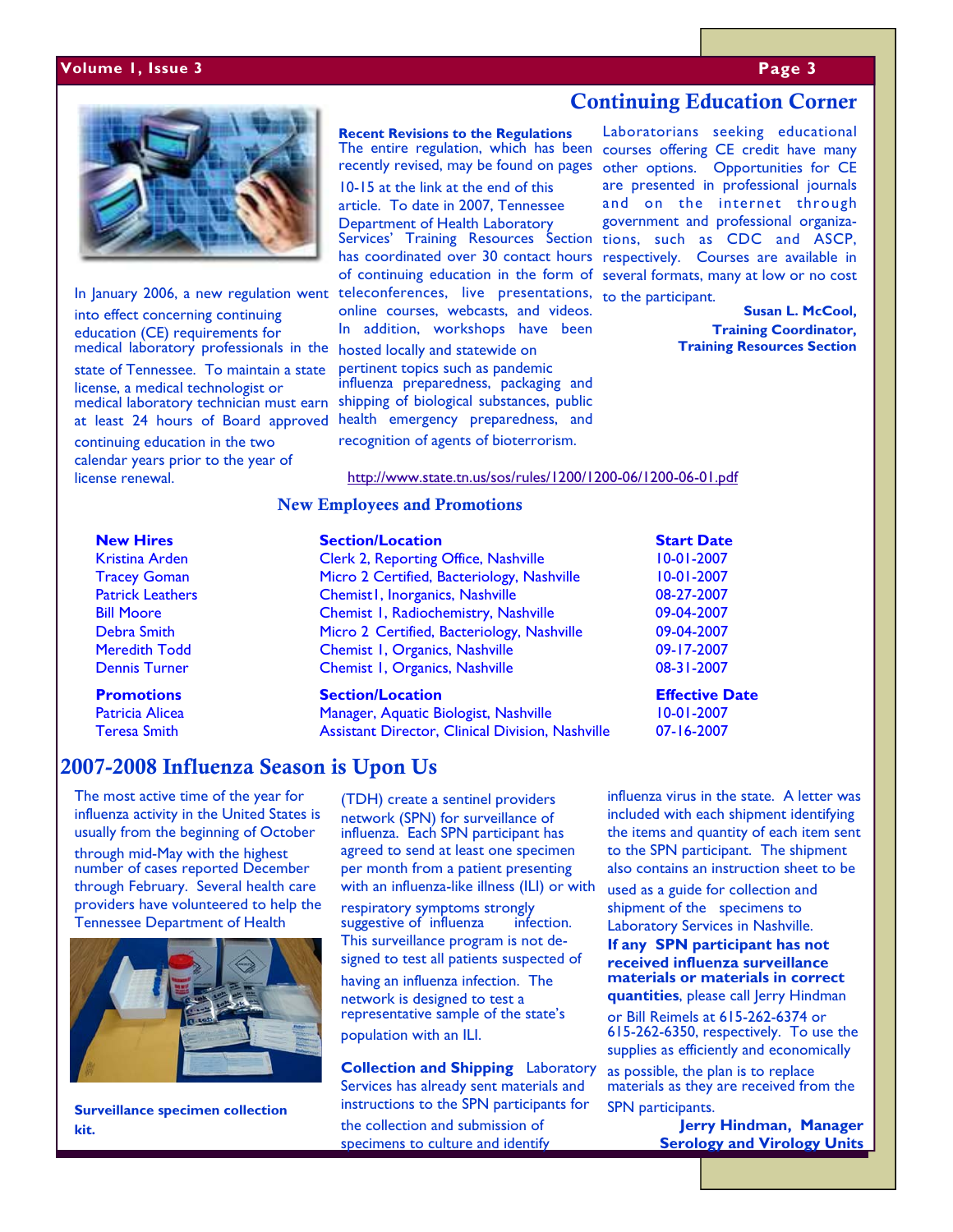## **Page 4**

# Vector-Borne Diseases Laboratory Discovers Potential New Virus Cycle

**New Vector Borne Disease Lab**  Dr. Abelardo Moncayo is the Director

of the Vector-Borne Diseases (VBD) Laboratory, which is under the Communicable and Environmental Diseases Services Section of the Tennessee Department of Health. The VBD Laboratory is housed at Laboratory Services in Nashville. The mission of the VBD Laboratory is to enhance investigations and surveillance of vector-borne disease outbreaks.

# **Eastern Equine Encephalitis**

Eastern equine encephalitis (EEE) in North America is a serious mosquitoborne disease of humans and equines with mortality rates of 35-90%, depending on the outbreak. This high mortality rate makes it one of the most severe human arboviral diseases in the United States. Eastern equine encephalitis virus (EEEV) is traditionally thought to be maintained in North America in an **enzootic** avian cycle primarily by *Culiseta melanura* mosquitoes in hardwood swamps. *Culiseta melanura* appears to be replaced by *Culex (Melanoconion) erraticus* mosquitoes at inland sites where EEEV transmission occurs in Tennessee and other southcentral states.

**Venezuelan Equine Encephalitis**  *Culex* mosquitoes of the Melanoconion subgenus maintain Venezuelan equine encephalitis virus (VEEV) and possibly EEEV enzootically among rodents in



#### **A hamster-baited Trinidad trap**

Latin America. VBD Laboratory entomologists used hamster-baited Trinidad traps to determine if *Cx. (Mel.) erraticus* would be attracted to hamsters as are other species of *Melanoconion* in Latin America. The study site was a hardwood swamp, which was at the epicenter of a large equine **epizootic**. Vaccinated hamsters were placed in Trinidad traps and these traps were compared to CO2-baited CDC light traps in order to determine

which mosquito species of those at this site were attracted to hamsters. Only *Cx. (Mel.) erraticus* were significantly attracted to hamster-baited Trinidad traps. There was no difference between the two traps with respect to their ability to capture *Cx. (Mel.) erraticus;* however, CDC light traps are not reliably able to predict the rate of mosquitoes feeding on hamsters in Trinidad traps.

**Tennessee Department of Health** 

#### **Study Conclusion**

*Culex. (Mel.) erraticus* is competent for EEEV and is found in great abundance at EEE epizootic inland sites. Rodents are able to elicit a viremia high enough to potentially infect mosquitoes. In this study it was found that *Cx. (Mel.) erraticus* are readily attracted to rodents at EEEV epizootic hardwood swamps. These observations suggest the potential of a secondary silent EEEV cycle that may be occurring in inland swamps in the south-central U.S.



**Abelardo Moncayo, Ph.D., Director Vector-Borne Diseases Laboratory** 

## Potential Secondary Silent EEEV Life Cycle



## Vocabulary Corner

**Endemic:** Present in a community at all times, but in relatively low frequency. Something that is endemic is typically restricted or peculiar to a locality or region.

**Enzootic**: Endemic in animals. An enzootic disease is constantly present in an animal population, but usually only effects a small number of animals at any one time.

**Epizootic:** An epidemic outbreak of disease in an animal population, often with the implication that it may extend to humans.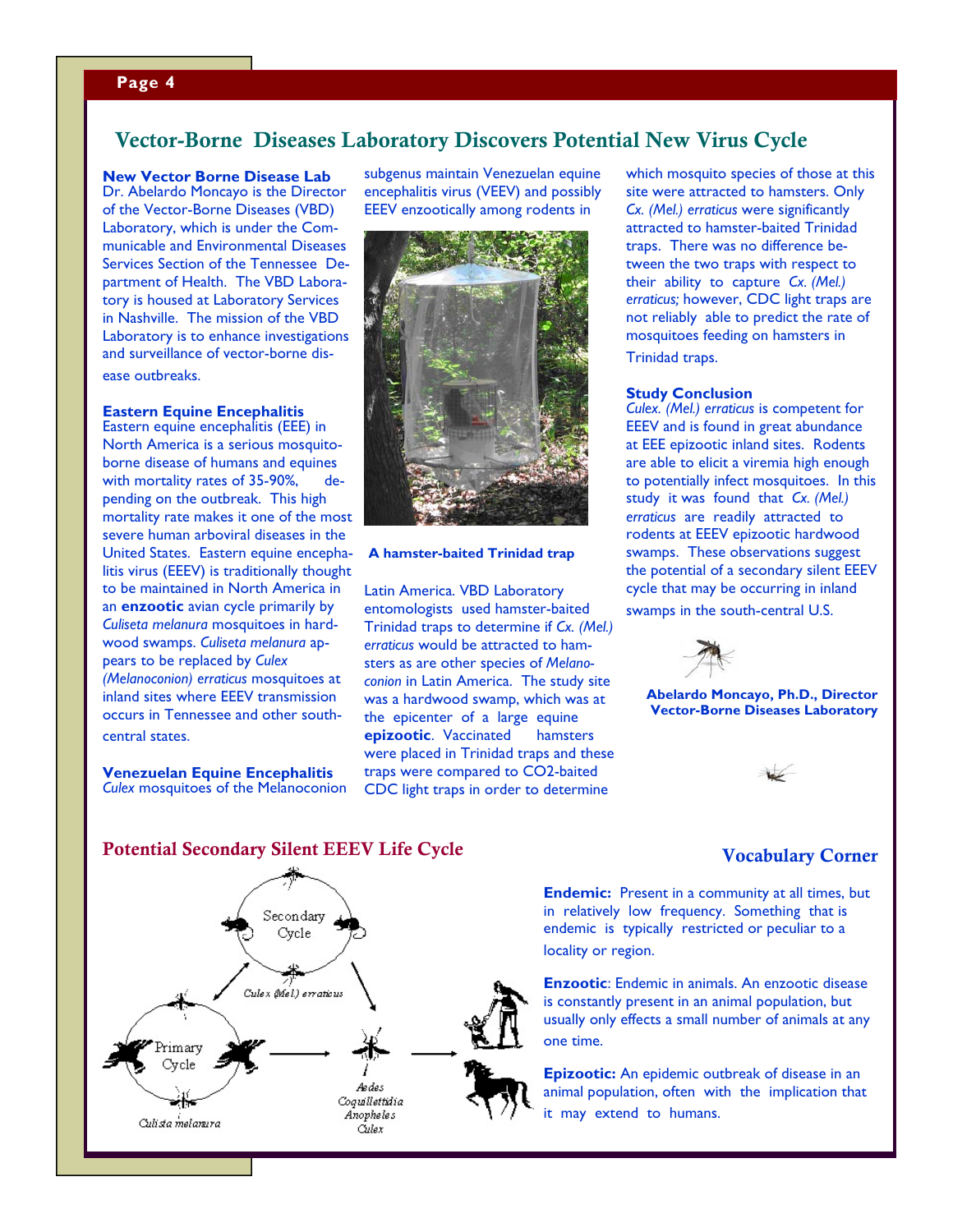# APHL/CDC Fellows in Residence at Vector-Borne Diseases Laboratory

The Tennessee Department of Health Laboratory Services has begun hosting fellows from the Association of Public Health Laboratories (APHL) and the CDC. These fellows are mentored by Dr. Abelardo Moncayo at the Vector-Borne Diseases (VBD) Laboratory.

#### **Present Fellows**

In 2006, our first APHL fellow, Sudeshna Mukherjee, joined the VBD Laboratory to work on projects to study the epidemiology of eastern equine encephalitis virus and West Nile virus. Ms. Mukherjee is a M.S. graduate of Drexel University in Philadelphia, PA. In 2007, Sara Cohen joined the VBD Laboratory to work on mosquito and tick-borne disease projects. Ms. Cohen obtained her B.S. from Cornell University at Ithaca, NY.

At the VBD Laboratory, field and laboratory studies interface as we use a combination of ecological and molecular approaches to understand the epidemiology of arthropod-borne diseases at various levels of hierarchy. Under the leadership of Dr. David Smalley, APHL fellows have the opportunity to experience work done in other sections of the State Laboratory. Dr. Timothy Jones, Deputy

State Epidemiologist, provides opportunities at CEDS for fellows to participate in outbreak investigations. These opportunities give APHL fellows a truly unique experience that prepares them for working in public health laboratories, research, and other careers in public health.

#### **2008 Emerging Infectious Diseases (EID) Laboratory Fellowships**

The Emerging Infectious Diseases (EID) Laboratory Fellowship Program, sponsored by APHL and CDC, trains and prepares scientists for careers in public health laboratories and supports public health initiatives related to infectious disease research. The EID Advanced Laboratory Training Fellowship is a one-year program designed for bachelor's or master's level scientists, with emphasis on the practical

application of technologies, methodologies and practices related to emerging infectious diseases. The EID Laboratory Research Fellowship is a two-year program designed for doctoral level (Ph D, MD or DVM) scientists to conduct high-priority infectious diseases research.

#### **To Make Application**

Interested individuals are invited to contact Heather Roney, the Fellowship Program Manager of APHL for more information at the contact information below.

Heather Roney APHL Fellowship Program Manager

8515 Georgia Avenue, Suite 700 Silver Spring, MD 20910 Phone: 240.485.2778 Fax: 240.485.2700

Email: heather.roney@aphl.org



# New Genetic Sequencer 16 Times Faster Than Old Sequencer

The Molecular Biology laboratory recently installed an Applied BioSystems (ABI) 3130xl genetic sequencer to replace the ABI 310 genetic sequencer.



Both systems provide fragment analysis and sequencing by capillary electrophoresis. The most obvious difference between the two versions is the



number of capillaries. The ABI 3130xl has 16 capillaries compared to the single capillary of the 310. What this means to us is that we can provide results on 96 reactions in 18 hours instead of 12 days. The increased capacity will allow the Molecular Biology laboratory to participate in MLVA (Multi-locus VNTR (Variable number of tandem repeats) Analysis as part of the next-generation subtyping methodologies of PulseNet.

> **Amy M. Woron, Manager Molecular Biology Unit**

**Pictured left is the ABI 301 single-channel sequencer which has been replaced by the new ABI 3130XL 16-channel sequencer.**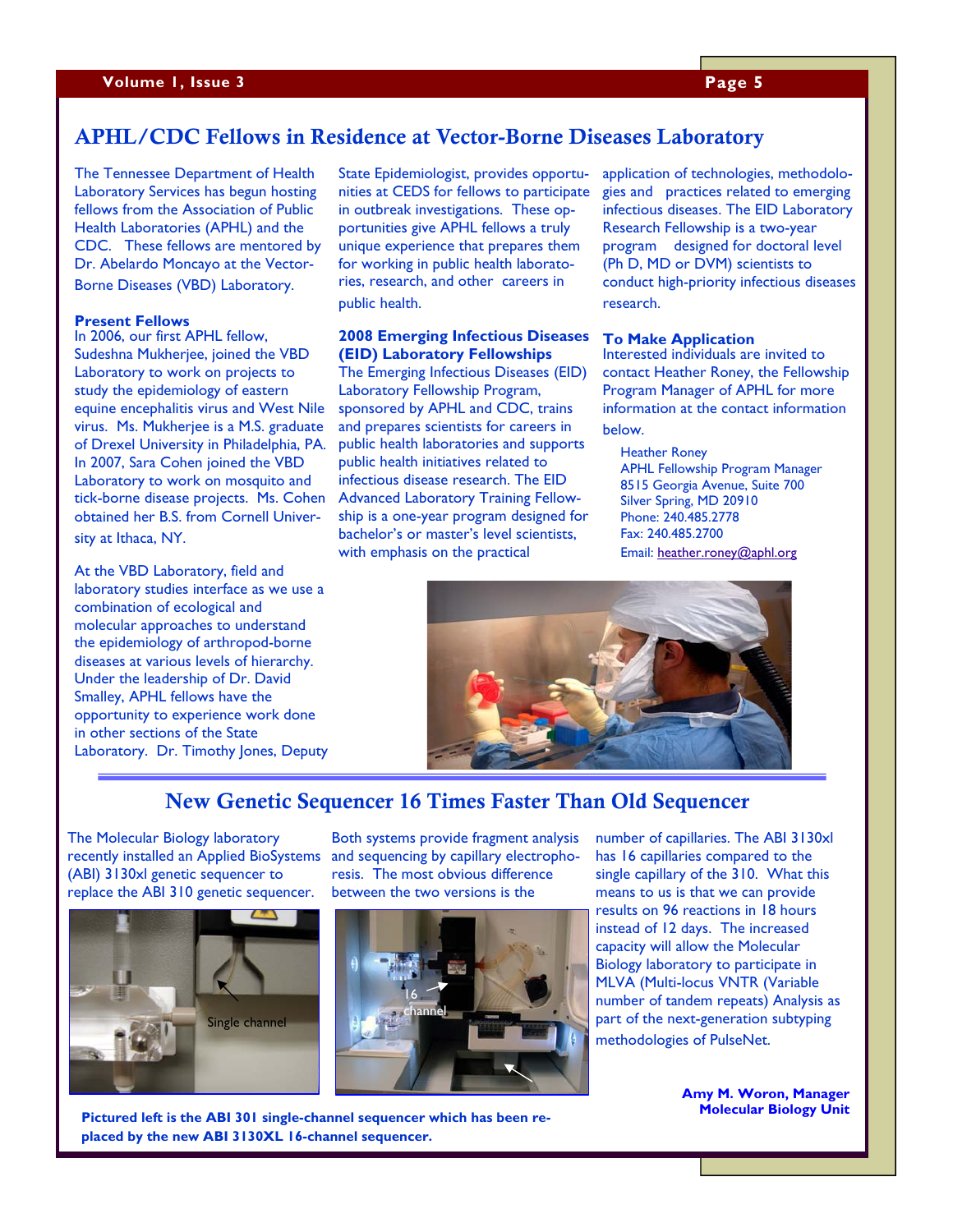# **Page 6**

l.

# Refer Rule-out Isolates and Specimens to the Nearest LRN Reference Labora-

All laboratories in Tennessee capable of analyzing or referring specimens or samples that may contain microbial agents or biological toxins function as **sentinels** in the nation's Laboratory Response Network (LRN).

#### **Sentinel Labs Varied**

These include environmental, food, veterinary, agriculture, public health, and clinical laboratories in Tennessee. Because of their routine activities, all of these laboratories have the potential to handle materials that may contain agents that threaten the public's health. While all are sentinel, these laboratories may differ in the level of testing that they can provide. For successful operation of the LRN, each LRN sentinel must collaborate with the Tennessee local LRN reference laboratory located in Knoxville, Nashville, Jackson, or Memphis.

#### **Immediate Referrals**

When sentinel clinical laboratories are unable to rule out possible bioterrorism agents using standard ASM



(American Society for Microbiology) protocols, they must immediately refer suspicious isolates or specimens to closest collaborating LRN reference laboratory. At the LRN reference laboratory, additional analyses are conducted using standardized, validated confirmatory assays made available through the CDC.

#### **Prior Notification**

As soon as the Sentinel laboratory recognizes that they have a suspicious isolate or specimen that requires referral, the sentinel laboratory should arrange

for transfer to the closest Tennessee LRN reference laboratory. They must call their regional state laboratory prior to sending a specimen for rule out and confirmation and provide the following information:

- 1. When and how the specimen is transported to the LRN reference laboratory,
- 2. List of ASM procedures performed with corresponding results,
- 3. Patient/isolate information and history.

**Contributed by James A. Gibson, Director, Clinical Division And Irmgard Brown, Coordinator Bioterrorism Laboratory** 



**Listed are the four Regional LRN Reference Laboratories and the counties they support. Sentinel laboratories should refer all rule-out isolates or specimens to the closest LRN** 

**Nashville Central Laboratory Services 630 Hart Lane Nashville, TN 37243 Contact person: Irmgard Brown, Paula Bailey, or Henrietta Hardin at 615-262-6300** 

**Counties Served:** Bedford, Cannon, Cheatham, Clay, Coffee, Davidson, DeKalb, Dickson, Franklin, Giles, Grundy, Hickman, Houston, Humphreys, Jackson, Lawrence, Lewis, Lincoln, Macon, Marion, Marshall, Maury, Montgomery, Moore, Overton, Perry, Pickett, Putnam, Robertson, Rutherford, Sequatchie, Smith, Stewart, Sumner, Trousdale, Van Buren, Warren, Wayne, White, Williamson, Wilson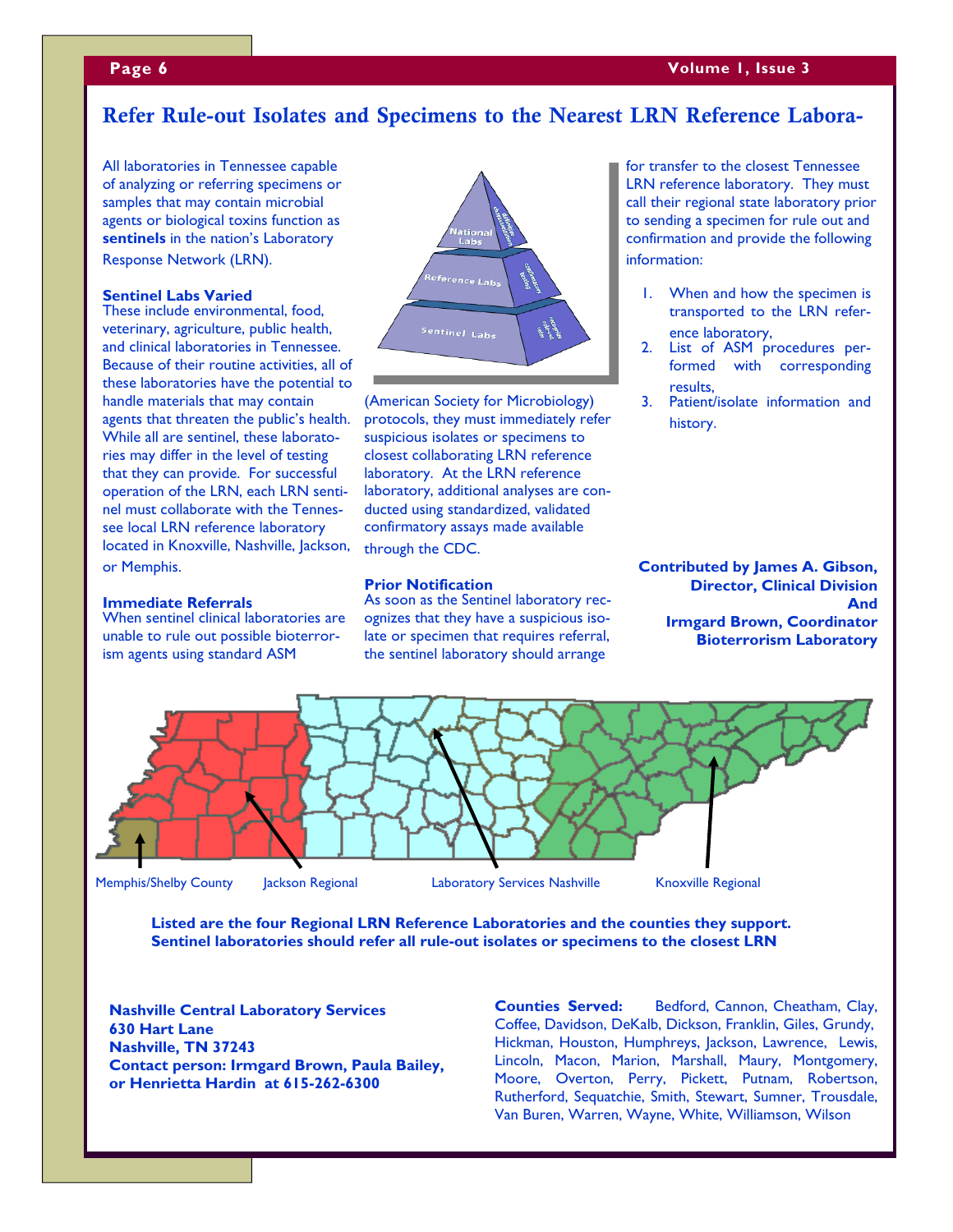# Refer Rule-out Isolates and Specimens to the Nearest LRN Reference Laboratory (Cont'd)

| <b>Jackson Regional Laboratory</b><br><b>295 Summar Drive</b><br>Jackson, TN 38301<br><b>Contact person: Peggy Pate or Deanne Sharpe</b><br>731-426-0686 | <b>Counties Served:</b><br>Benton, Carroll, Chester, Crockett, Decatur, Dyer,<br>Fayette, Gibson, Hardeman, Hardin, Haywood,<br>Henderson, Henry, Lake, Lauderdale, Madison, McNairy,<br>Obion, Tipton, Weakley                                                                                                          |
|----------------------------------------------------------------------------------------------------------------------------------------------------------|--------------------------------------------------------------------------------------------------------------------------------------------------------------------------------------------------------------------------------------------------------------------------------------------------------------------------|
| <b>Knoxville Regional Laboratory</b><br><b>1522 Cherokee Trail</b><br>Knoxville, TN 37920<br><b>Contact Person: Mike McWilliams</b><br>865-549-5201      | <b>Counties Served:</b> Anderson, Bledsoe, Blount,<br>Bradley, Carter, Campbell, Claiborne, Cocke,<br>Cumberland, Fentress, Grainer, Green, Hamblen,<br>Hamilton, Hancock, Hawkins, Jefferson, Johnson, Knox,<br>Loudon, McMinn, Meigs, Monroe, Morgan, Polk, Rhea,<br>Roane, Scott, Sullivan, Unicoi, Union, Washington |
| <b>Memphis &amp; Shelby County Health Department</b><br><b>814 Jefferson Avenue</b><br>Memphis, TN 38105<br>Contact person: Stephen Gooch 901-544-7583   | <b>Counties Served:</b> Shelby                                                                                                                                                                                                                                                                                           |

# **MRSA Toolkit Available for Athletic Directors, Coaches, School Health Teams**

MRSA or Methicillin–resistant *staph aureus* is a type of infection that is resistant to many antibiotics. MRSA skin infections are generally spread by skin-to-skin contact or by direct contact with the drainage from an infected wound. Research indicates 85% of all serious cases of the infection are associated with health care settings, while the remaining 15% of reported infections are considered community-associated. Communityassociated MRSA can be spread by contact with contaminated surfaces or items such as sports equipment or personal hygiene items.

In Tennessee, there were more than 1,800 invasive cases of MRSA in both 2005 and 2006. An invasive case occurs when the infection is found in organs other than the skin. As of September 30, 2007, there were 1,400 diagnosed cases of MRSA in Tennessee. For your toolkit or more information go to the Tennessee Department of Health web site at

## http://health.state.tn.us/MRSA/index.htm

# Newborn Screening Fee Increase

Effective December 28, 2007, the state public health laboratory will increase the fee for Newborn Screening to \$75.00 for conducting any one or all of the following tests on newborn blood samples submitted to the laboratory: Biotinidase Deficiency, Congenital Adrenal Hyperplasia (CAH), Congenital Hypothyroidism, Galactosemia, Hemoglobinopathies, Homocystinuria, Maple Syrup Urine Disease (MSUD), Medium Chain Acyl/ CoA Dehydrogenase (MCAD) Deficiency, Phenylketonuria (PKU), and other metabolic/ genetic tests as designated by the Department of Health. In early 2008, the Division of Laboratory Services will add Cystic Fibrosis as a screening test to the Newborn Screen. These \$75.00 fee includes the cost of testing and follow up services.

> Pictured, right, is a newborn screening blood collection form. The baby is given a heel stick and the drops of blood are collected on a filter-paper collection device. The drops are then tested for over 65 different genetic inborn errors, many of which are treatable when discovered early. Over 83, 000 babies were born in Tennessee last year.